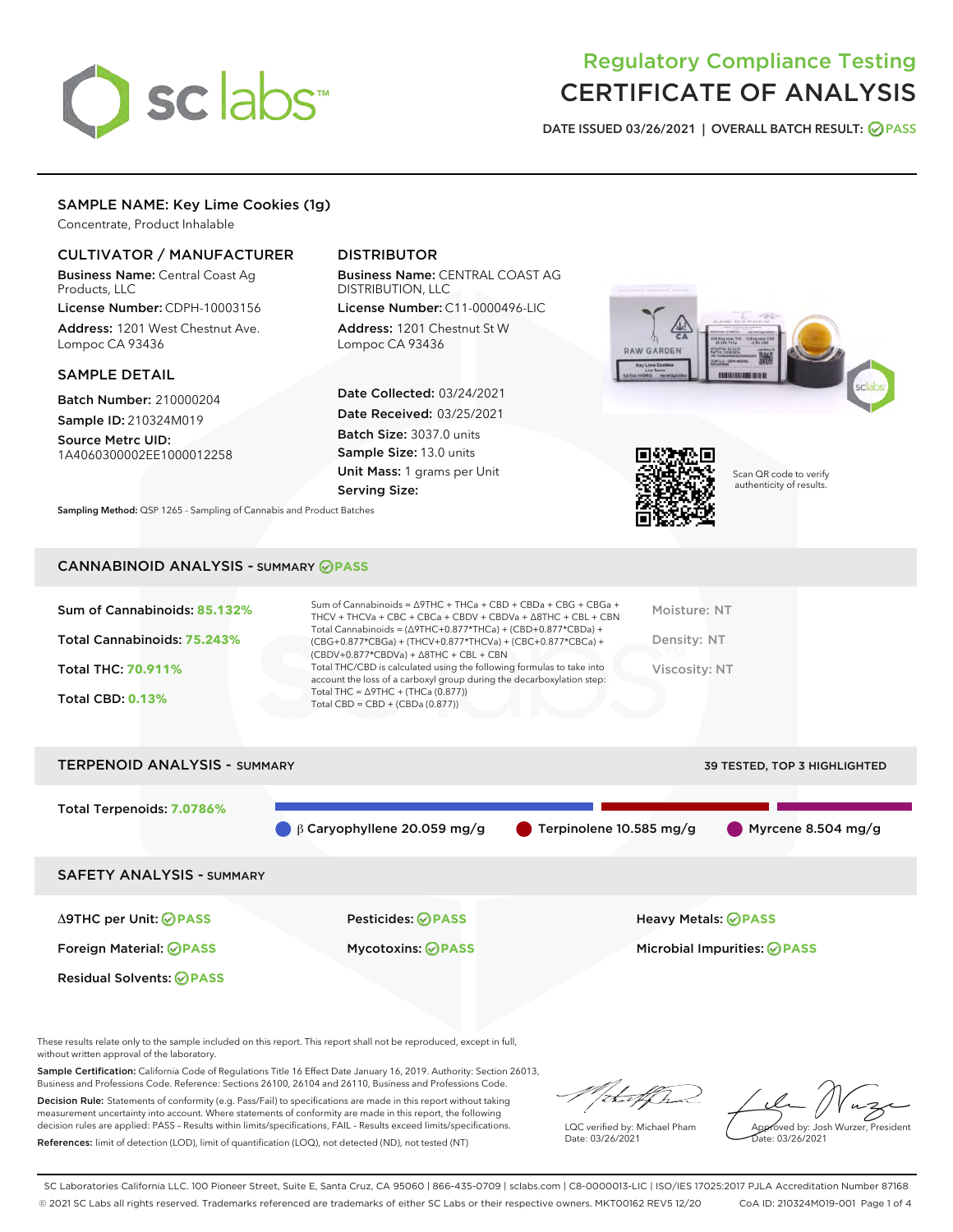



KEY LIME COOKIES (1G) | DATE ISSUED 03/26/2021 | OVERALL BATCH RESULT: @ PASS

# CANNABINOID TEST RESULTS - 03/25/2021 @ PASS

Tested by high-performance liquid chromatography with diode-array detection (HPLC-DAD). **Method:** QSP 1157 - Analysis of Cannabinoids by HPLC-DAD

TOTAL CANNABINOIDS: **75.243%** Total Cannabinoids (Total THC) + (Total CBD) + (Total CBG) + (Total THCV) + (Total CBC) + (Total CBDV) + ∆8THC + CBL + CBN

TOTAL THC: **70.911%** Total THC (∆9THC+0.877\*THCa)

TOTAL CBD: **0.13%**

Total CBD (CBD+0.877\*CBDa)

TOTAL CBG: 3.09% Total CBG (CBG+0.877\*CBGa)

TOTAL THCV: 0.378% Total THCV (THCV+0.877\*THCVa)

TOTAL CBC: 0.734% Total CBC (CBC+0.877\*CBCa)

TOTAL CBDV: ND Total CBDV (CBDV+0.877\*CBDVa)

| <b>COMPOUND</b>  | LOD/LOQ<br>(mg/g)          | <b>MEASUREMENT</b><br><b>UNCERTAINTY</b><br>(mg/g) | <b>RESULT</b><br>(mg/g) | <b>RESULT</b><br>(%) |
|------------------|----------------------------|----------------------------------------------------|-------------------------|----------------------|
| <b>THCa</b>      | 0.05/0.14                  | ±19.481                                            | 758.01                  | 75.801               |
| <b>A9THC</b>     | 0.06/0.26                  | ±1.525                                             | 44.34                   | 4.434                |
| <b>CBGa</b>      | 0.1 / 0.2                  | ±1.68                                              | 32.1                    | 3.21                 |
| <b>CBCa</b>      | 0.07/0.28                  | ±0.376                                             | 7.69                    | 0.769                |
| <b>THCVa</b>     | 0.07/0.20                  | ±0.206                                             | 4.31                    | 0.431                |
| <b>CBG</b>       | 0.06/0.19                  | ±0.110                                             | 2.79                    | 0.279                |
| <b>CBDa</b>      | 0.02/0.19                  | ±0.043                                             | 1.48                    | 0.148                |
| <b>CBC</b>       | 0.2/0.5                    | $\pm 0.02$                                         | 0.6                     | 0.06                 |
| $\triangle$ 8THC | 0.1/0.4                    | N/A                                                | <b>ND</b>               | <b>ND</b>            |
| <b>THCV</b>      | 0.1 / 0.2                  | N/A                                                | <b>ND</b>               | <b>ND</b>            |
| <b>CBD</b>       | 0.07/0.29                  | N/A                                                | <b>ND</b>               | <b>ND</b>            |
| <b>CBDV</b>      | 0.04 / 0.15                | N/A                                                | <b>ND</b>               | <b>ND</b>            |
| <b>CBDVa</b>     | 0.03/0.53                  | N/A                                                | <b>ND</b>               | <b>ND</b>            |
| <b>CBL</b>       | 0.06 / 0.24                | N/A                                                | <b>ND</b>               | <b>ND</b>            |
| <b>CBN</b>       | 0.1/0.3                    | N/A                                                | <b>ND</b>               | <b>ND</b>            |
|                  | <b>SUM OF CANNABINOIDS</b> |                                                    | 851.32 mg/g             | 85.132%              |

#### **UNIT MASS: 1 grams per Unit**

| ∆9THC per Unit                        | 1120 per-package limit     | 44.34 mg/unit<br><b>PASS</b> |
|---------------------------------------|----------------------------|------------------------------|
| <b>Total THC per Unit</b>             |                            | 709.11 mg/unit               |
| <b>CBD per Unit</b>                   |                            | <b>ND</b>                    |
| <b>Total CBD per Unit</b>             |                            | $1.30$ mg/unit               |
| Sum of Cannabinoids<br>per Unit       |                            | 851.32 mg/unit               |
| <b>Total Cannabinoids</b><br>per Unit |                            | 752.43 mg/unit               |
| <b>MOISTURE TEST RESULT</b>           | <b>DENSITY TEST RESULT</b> | <b>VISCOSITY TEST RESULT</b> |

Not Tested

Not Tested

Not Tested

TERPENOID TEST RESULTS - 03/26/2021

Terpene analysis utilizing gas chromatography-flame ionization detection (GC-FID). **Method:** QSP 1192 - Analysis of Terpenoids by GC-FID

| <b>COMPOUND</b>         | LOD/LOQ<br>(mg/g) | <b>MEASUREMENT</b><br><b>UNCERTAINTY</b><br>(mg/g) | <b>RESULT</b><br>(mg/g)                         | <b>RESULT</b><br>$(\%)$ |
|-------------------------|-------------------|----------------------------------------------------|-------------------------------------------------|-------------------------|
| $\beta$ Caryophyllene   | 0.004 / 0.012     | ±0.7141                                            | 20.059                                          | 2.0059                  |
| Terpinolene             | 0.008 / 0.026     | ±0.2170                                            | 10.585                                          | 1.0585                  |
| <b>Myrcene</b>          | 0.008 / 0.025     | ±0.1097                                            | 8.504                                           | 0.8504                  |
| Limonene                | 0.005 / 0.016     | ±0.1193                                            | 8.344                                           | 0.8344                  |
| $\alpha$ Humulene       | 0.009/0.029       | ±0.2090                                            | 6.512                                           | 0.6512                  |
| $\alpha$ Bisabolol      | 0.008 / 0.026     | ±0.1487                                            | 2.785                                           | 0.2785                  |
| $\alpha$ Pinene         | 0.005 / 0.017     | ±0.0185                                            | 2.148                                           | 0.2148                  |
| $\beta$ Pinene          | 0.004 / 0.014     | ±0.0226                                            | 1.964                                           | 0.1964                  |
| <b>Terpineol</b>        | 0.016 / 0.055     | ±0.0981                                            | 1.598                                           | 0.1598                  |
| Ocimene                 | 0.011 / 0.038     | ±0.0501                                            | 1.560                                           | 0.1560                  |
| <b>Nerolidol</b>        | 0.009 / 0.028     | ±0.0778                                            | 1.237                                           | 0.1237                  |
| Fenchol                 | 0.010 / 0.034     | ±0.0430                                            | 1.111                                           | 0.1111                  |
| Linalool                | 0.009 / 0.032     | ±0.0421                                            | 1.107                                           | 0.1107                  |
| trans-β-Farnesene       | 0.008 / 0.025     | ±0.0243                                            | 0.685                                           | 0.0685                  |
| Caryophyllene<br>Oxide  | 0.010 / 0.033     | ±0.0207                                            | 0.451                                           | 0.0451                  |
| <b>Borneol</b>          | 0.005 / 0.016     | ±0.0141                                            | 0.335                                           | 0.0335                  |
| $\gamma$ Terpinene      | 0.006 / 0.018     | ±0.0043                                            | 0.251                                           | 0.0251                  |
| $\alpha$ Terpinene      | 0.005 / 0.017     | ±0.0036                                            | 0.244                                           | 0.0244                  |
| $\alpha$ Phellandrene   | 0.006 / 0.020     | ±0.0031                                            | 0.229                                           | 0.0229                  |
| Sabinene                | 0.004 / 0.014     | ±0.0021                                            | 0.178                                           | 0.0178                  |
| 3 Carene                | 0.005 / 0.018     | ±0.0025                                            | 0.174                                           | 0.0174                  |
| Camphene                | 0.005 / 0.015     | ±0.0016                                            | 0.138                                           | 0.0138                  |
| Guaiol                  | 0.009 / 0.030     | ±0.0065                                            | 0.137                                           | 0.0137                  |
| Sabinene Hydrate        | 0.006 / 0.022     | ±0.0050                                            | 0.129                                           | 0.0129                  |
| Fenchone                | 0.009 / 0.028     | ±0.0028                                            | 0.097                                           | 0.0097                  |
| Eucalyptol              | 0.006 / 0.018     | ±0.0023                                            | 0.091                                           | 0.0091                  |
| Geraniol                | 0.002 / 0.007     | ±0.0027                                            | 0.061                                           | 0.0061                  |
| Citronellol             | 0.003 / 0.010     | ±0.0025                                            | 0.052                                           | 0.0052                  |
| Nerol                   | 0.003 / 0.011     | ±0.0009                                            | 0.020                                           | 0.0020                  |
| p-Cymene                | 0.005 / 0.016     | N/A                                                | <loq< th=""><th><loq< th=""></loq<></th></loq<> | <loq< th=""></loq<>     |
| (-)-Isopulegol          | 0.005 / 0.016     | N/A                                                | ND                                              | ND                      |
| Camphor                 | 0.006 / 0.019     | N/A                                                | ND                                              | ND                      |
| Isoborneol              | 0.004 / 0.012     | N/A                                                | ND                                              | ND                      |
| Menthol                 | 0.008 / 0.025     | N/A                                                | ND                                              | ND                      |
| R-(+)-Pulegone          | 0.003 / 0.011     | N/A                                                | ND                                              | ND                      |
| <b>Geranyl Acetate</b>  | 0.004 / 0.014     | N/A                                                | ND                                              | ND                      |
| $\alpha$ Cedrene        | 0.005 / 0.016     | N/A                                                | ND                                              | ND                      |
| Valencene               | 0.009 / 0.030     | N/A                                                | ND                                              | ND                      |
| Cedrol                  | 0.008 / 0.027     | N/A                                                | ND                                              | ND                      |
| <b>TOTAL TERPENOIDS</b> |                   |                                                    | 70.786 mg/g                                     | 7.0786%                 |

SC Laboratories California LLC. 100 Pioneer Street, Suite E, Santa Cruz, CA 95060 | 866-435-0709 | sclabs.com | C8-0000013-LIC | ISO/IES 17025:2017 PJLA Accreditation Number 87168 © 2021 SC Labs all rights reserved. Trademarks referenced are trademarks of either SC Labs or their respective owners. MKT00162 REV5 12/20 CoA ID: 210324M019-001 Page 2 of 4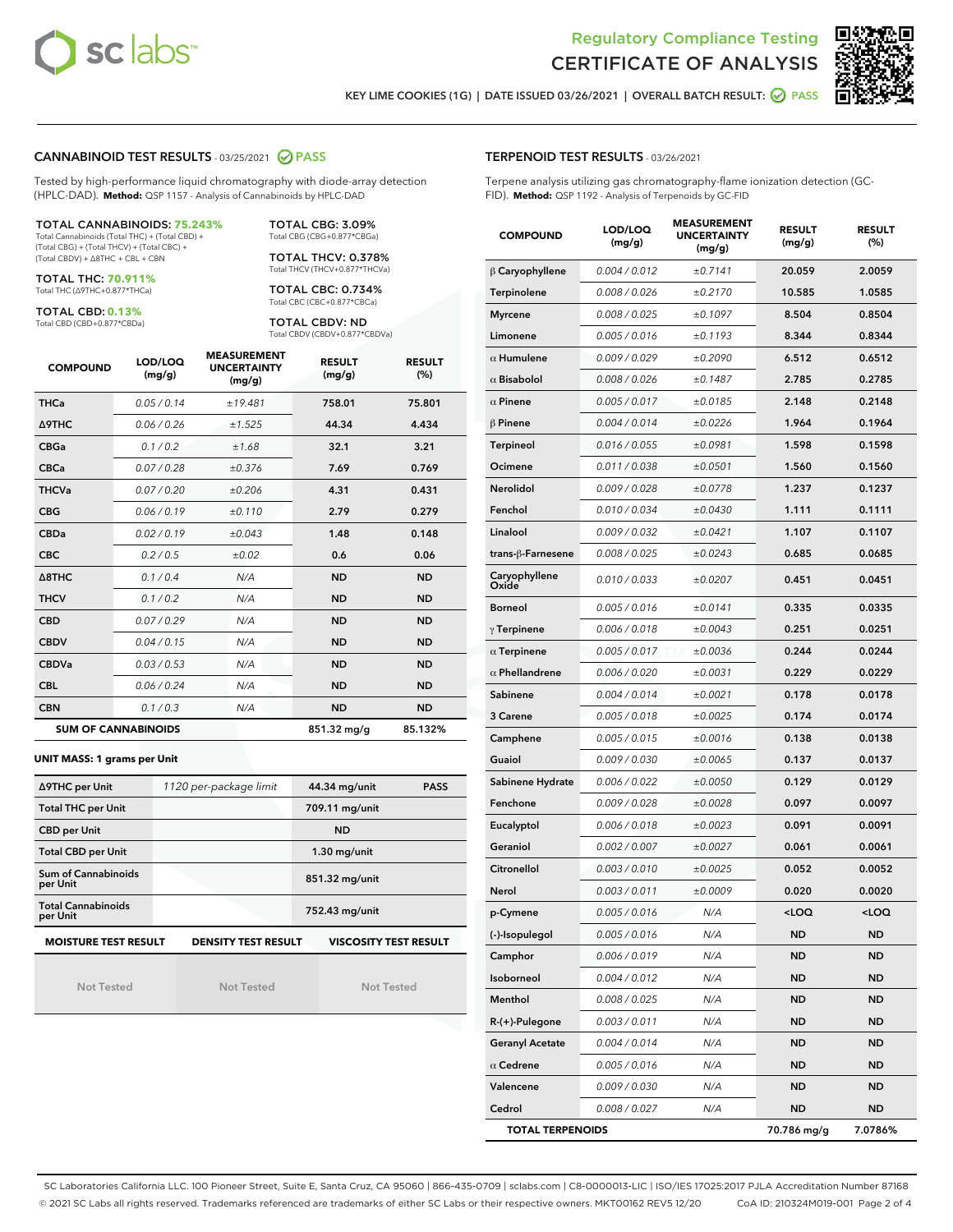



KEY LIME COOKIES (1G) | DATE ISSUED 03/26/2021 | OVERALL BATCH RESULT: @ PASS

# CATEGORY 1 PESTICIDE TEST RESULTS - 03/26/2021 2 PASS

Pesticide and plant growth regulator analysis utilizing high-performance liquid chromatography-mass spectrometry (HPLC-MS) or gas chromatography-mass spectrometry (GC-MS). \*GC-MS utilized where indicated. **Method:** QSP 1212 - Analysis of Pesticides and Mycotoxins by LC-MS or QSP 1213 - Analysis of Pesticides by GC-MS

| <b>COMPOUND</b>             | LOD/LOQ<br>$(\mu g/g)$ | <b>ACTION</b><br><b>LIMIT</b><br>$(\mu g/g)$ | <b>MEASUREMENT</b><br><b>UNCERTAINTY</b><br>$(\mu g/g)$ | <b>RESULT</b><br>$(\mu g/g)$ | <b>RESULT</b> |
|-----------------------------|------------------------|----------------------------------------------|---------------------------------------------------------|------------------------------|---------------|
| Aldicarb                    | 0.03 / 0.08            | $\ge$ LOD                                    | N/A                                                     | <b>ND</b>                    | <b>PASS</b>   |
| Carbofuran                  | 0.02/0.05              | $>$ LOD                                      | N/A                                                     | <b>ND</b>                    | <b>PASS</b>   |
| Chlordane*                  | 0.03 / 0.08            | $\ge$ LOD                                    | N/A                                                     | <b>ND</b>                    | <b>PASS</b>   |
| Chlorfenapyr*               | 0.03/0.10              | $\ge$ LOD                                    | N/A                                                     | <b>ND</b>                    | <b>PASS</b>   |
| Chlorpyrifos                | 0.02 / 0.06            | $\ge$ LOD                                    | N/A                                                     | <b>ND</b>                    | <b>PASS</b>   |
| Coumaphos                   | 0.02 / 0.07            | $\ge$ LOD                                    | N/A                                                     | <b>ND</b>                    | <b>PASS</b>   |
| <b>Daminozide</b>           | 0.02 / 0.07            | $\ge$ LOD                                    | N/A                                                     | <b>ND</b>                    | <b>PASS</b>   |
| <b>DDVP</b><br>(Dichlorvos) | 0.03/0.09              | $\ge$ LOD                                    | N/A                                                     | <b>ND</b>                    | <b>PASS</b>   |
| <b>Dimethoate</b>           | 0.03 / 0.08            | $\ge$ LOD                                    | N/A                                                     | <b>ND</b>                    | <b>PASS</b>   |
| Ethoprop(hos)               | 0.03/0.10              | $\ge$ LOD                                    | N/A                                                     | <b>ND</b>                    | <b>PASS</b>   |
| Etofenprox                  | 0.02 / 0.06            | $\ge$ LOD                                    | N/A                                                     | <b>ND</b>                    | <b>PASS</b>   |
| Fenoxycarb                  | 0.03 / 0.08            | $\ge$ LOD                                    | N/A                                                     | <b>ND</b>                    | <b>PASS</b>   |
| Fipronil                    | 0.03 / 0.08            | $>$ LOD                                      | N/A                                                     | <b>ND</b>                    | <b>PASS</b>   |
| <b>Imazalil</b>             | 0.02 / 0.06            | $\ge$ LOD                                    | N/A                                                     | <b>ND</b>                    | <b>PASS</b>   |
| <b>Methiocarb</b>           | 0.02 / 0.07            | $\ge$ LOD                                    | N/A                                                     | <b>ND</b>                    | <b>PASS</b>   |
| Methyl<br>parathion         | 0.03/0.10              | $\ge$ LOD                                    | N/A                                                     | <b>ND</b>                    | <b>PASS</b>   |
| <b>Mevinphos</b>            | 0.03/0.09              | $>$ LOD                                      | N/A                                                     | <b>ND</b>                    | <b>PASS</b>   |
| Paclobutrazol               | 0.02 / 0.05            | $\ge$ LOD                                    | N/A                                                     | <b>ND</b>                    | <b>PASS</b>   |
| Propoxur                    | 0.03/0.09              | $>$ LOD                                      | N/A                                                     | <b>ND</b>                    | <b>PASS</b>   |
| Spiroxamine                 | 0.03 / 0.08            | $\ge$ LOD                                    | N/A                                                     | <b>ND</b>                    | <b>PASS</b>   |
| <b>Thiacloprid</b>          | 0.03/0.10              | $\ge$ LOD                                    | N/A                                                     | <b>ND</b>                    | <b>PASS</b>   |

#### CATEGORY 2 PESTICIDE TEST RESULTS - 03/26/2021 @ PASS

| <b>COMPOUND</b>   | LOD/LOQ<br>$(\mu g/g)$ | <b>ACTION</b><br><b>LIMIT</b><br>$(\mu g/g)$ | <b>MEASUREMENT</b><br><b>UNCERTAINTY</b><br>$(\mu g/g)$ | <b>RESULT</b><br>$(\mu g/g)$ | <b>RESULT</b> |
|-------------------|------------------------|----------------------------------------------|---------------------------------------------------------|------------------------------|---------------|
| Abamectin         | 0.03/0.10              | 0.1                                          | N/A                                                     | <b>ND</b>                    | <b>PASS</b>   |
| Acephate          | 0.02/0.07              | 0.1                                          | N/A                                                     | <b>ND</b>                    | <b>PASS</b>   |
| Acequinocyl       | 0.02/0.07              | 0.1                                          | N/A                                                     | <b>ND</b>                    | <b>PASS</b>   |
| Acetamiprid       | 0.02/0.05              | 0.1                                          | N/A                                                     | <b>ND</b>                    | <b>PASS</b>   |
| Azoxystrobin      | 0.02/0.07              | 0.1                                          | N/A                                                     | <b>ND</b>                    | <b>PASS</b>   |
| <b>Bifenazate</b> | 0.01/0.04              | 0.1                                          | N/A                                                     | <b>ND</b>                    | <b>PASS</b>   |
| <b>Bifenthrin</b> | 0.02/0.05              | 3                                            | N/A                                                     | <b>ND</b>                    | <b>PASS</b>   |
| <b>Boscalid</b>   | 0.03/0.09              | 0.1                                          | N/A                                                     | <b>ND</b>                    | <b>PASS</b>   |

| <b>CATEGORY 2 PESTICIDE TEST RESULTS</b> - 03/26/2021 continued |
|-----------------------------------------------------------------|
|-----------------------------------------------------------------|

| <b>COMPOUND</b>               | LOD/LOQ<br>$(\mu g/g)$ | <b>ACTION</b><br>LIMIT<br>$(\mu g/g)$ | <b>MEASUREMENT</b><br><b>UNCERTAINTY</b><br>(µg/g) | <b>RESULT</b><br>(µg/g) | <b>RESULT</b> |
|-------------------------------|------------------------|---------------------------------------|----------------------------------------------------|-------------------------|---------------|
| Captan                        | 0.19/0.57              | 0.7                                   | N/A                                                | <b>ND</b>               | <b>PASS</b>   |
| Carbaryl                      | 0.02 / 0.06            | 0.5                                   | N/A                                                | ND                      | <b>PASS</b>   |
| Chlorantranilip-<br>role      | 0.04/0.12              | 10                                    | N/A                                                | ND                      | <b>PASS</b>   |
| Clofentezine                  | 0.03 / 0.09            | 0.1                                   | N/A                                                | ND                      | <b>PASS</b>   |
| Cyfluthrin                    | 0.12 / 0.38            | 2                                     | N/A                                                | ND                      | <b>PASS</b>   |
| Cypermethrin                  | 0.11 / 0.32            | 1                                     | N/A                                                | ND                      | <b>PASS</b>   |
| <b>Diazinon</b>               | 0.02 / 0.05            | 0.1                                   | N/A                                                | ND                      | <b>PASS</b>   |
| Dimethomorph                  | 0.03 / 0.09            | 2                                     | N/A                                                | ND                      | <b>PASS</b>   |
| Etoxazole                     | 0.02 / 0.06            | 0.1                                   | N/A                                                | ND                      | <b>PASS</b>   |
| Fenhexamid                    | 0.03 / 0.09            | 0.1                                   | N/A                                                | ND                      | <b>PASS</b>   |
| Fenpyroximate                 | 0.02 / 0.06            | 0.1                                   | N/A                                                | ND                      | <b>PASS</b>   |
| <b>Flonicamid</b>             | 0.03 / 0.10            | 0.1                                   | N/A                                                | ND                      | <b>PASS</b>   |
| Fludioxonil                   | 0.03/0.10              | 0.1                                   | N/A                                                | ND                      | <b>PASS</b>   |
| Hexythiazox                   | 0.02 / 0.07            | 0.1                                   | N/A                                                | ND                      | <b>PASS</b>   |
| Imidacloprid                  | 0.04/0.11              | 5                                     | N/A                                                | ND                      | <b>PASS</b>   |
| Kresoxim-methyl               | 0.02 / 0.07            | 0.1                                   | N/A                                                | ND                      | <b>PASS</b>   |
| <b>Malathion</b>              | 0.03 / 0.09            | 0.5                                   | N/A                                                | ND                      | <b>PASS</b>   |
| Metalaxyl                     | 0.02 / 0.07            | 2                                     | N/A                                                | ND                      | <b>PASS</b>   |
| Methomyl                      | 0.03 / 0.10            | 1                                     | N/A                                                | ND                      | <b>PASS</b>   |
| Myclobutanil                  | 0.03 / 0.09            | 0.1                                   | N/A                                                | ND                      | <b>PASS</b>   |
| <b>Naled</b>                  | 0.02 / 0.07            | 0.1                                   | N/A                                                | ND                      | <b>PASS</b>   |
| Oxamyl                        | 0.04 / 0.11            | 0.5                                   | N/A                                                | ND                      | <b>PASS</b>   |
| Pentachloronitro-<br>benzene* | 0.03 / 0.09            | 0.1                                   | N/A                                                | ND                      | <b>PASS</b>   |
| Permethrin                    | 0.04 / 0.12            | 0.5                                   | N/A                                                | ND                      | <b>PASS</b>   |
| Phosmet                       | 0.03 / 0.10            | 0.1                                   | N/A                                                | ND                      | <b>PASS</b>   |
| Piperonylbu-<br>toxide        | 0.02 / 0.07            | 3                                     | N/A                                                | ND                      | <b>PASS</b>   |
| Prallethrin                   | 0.03 / 0.08            | 0.1                                   | N/A                                                | ND                      | <b>PASS</b>   |
| Propiconazole                 | 0.02 / 0.07            | 0.1                                   | N/A                                                | ND                      | <b>PASS</b>   |
| Pyrethrins                    | 0.04 / 0.12            | 0.5                                   | N/A                                                | ND                      | PASS          |
| Pyridaben                     | 0.02 / 0.07            | 0.1                                   | N/A                                                | ND                      | <b>PASS</b>   |
| Spinetoram                    | 0.02 / 0.07            | 0.1                                   | N/A                                                | <b>ND</b>               | <b>PASS</b>   |
| Spinosad                      | 0.02 / 0.07            | 0.1                                   | N/A                                                | ND                      | <b>PASS</b>   |
| Spiromesifen                  | 0.02 / 0.05            | 0.1                                   | N/A                                                | ND                      | <b>PASS</b>   |
| Spirotetramat                 | 0.02 / 0.06            | 0.1                                   | N/A                                                | ND                      | <b>PASS</b>   |
| Tebuconazole                  | 0.02 / 0.07            | 0.1                                   | N/A                                                | ND                      | <b>PASS</b>   |
| Thiamethoxam                  | 0.03 / 0.10            | 5                                     | N/A                                                | ND                      | <b>PASS</b>   |
| Trifloxystrobin               | 0.03 / 0.08            | 0.1                                   | N/A                                                | ND                      | <b>PASS</b>   |

SC Laboratories California LLC. 100 Pioneer Street, Suite E, Santa Cruz, CA 95060 | 866-435-0709 | sclabs.com | C8-0000013-LIC | ISO/IES 17025:2017 PJLA Accreditation Number 87168 © 2021 SC Labs all rights reserved. Trademarks referenced are trademarks of either SC Labs or their respective owners. MKT00162 REV5 12/20 CoA ID: 210324M019-001 Page 3 of 4